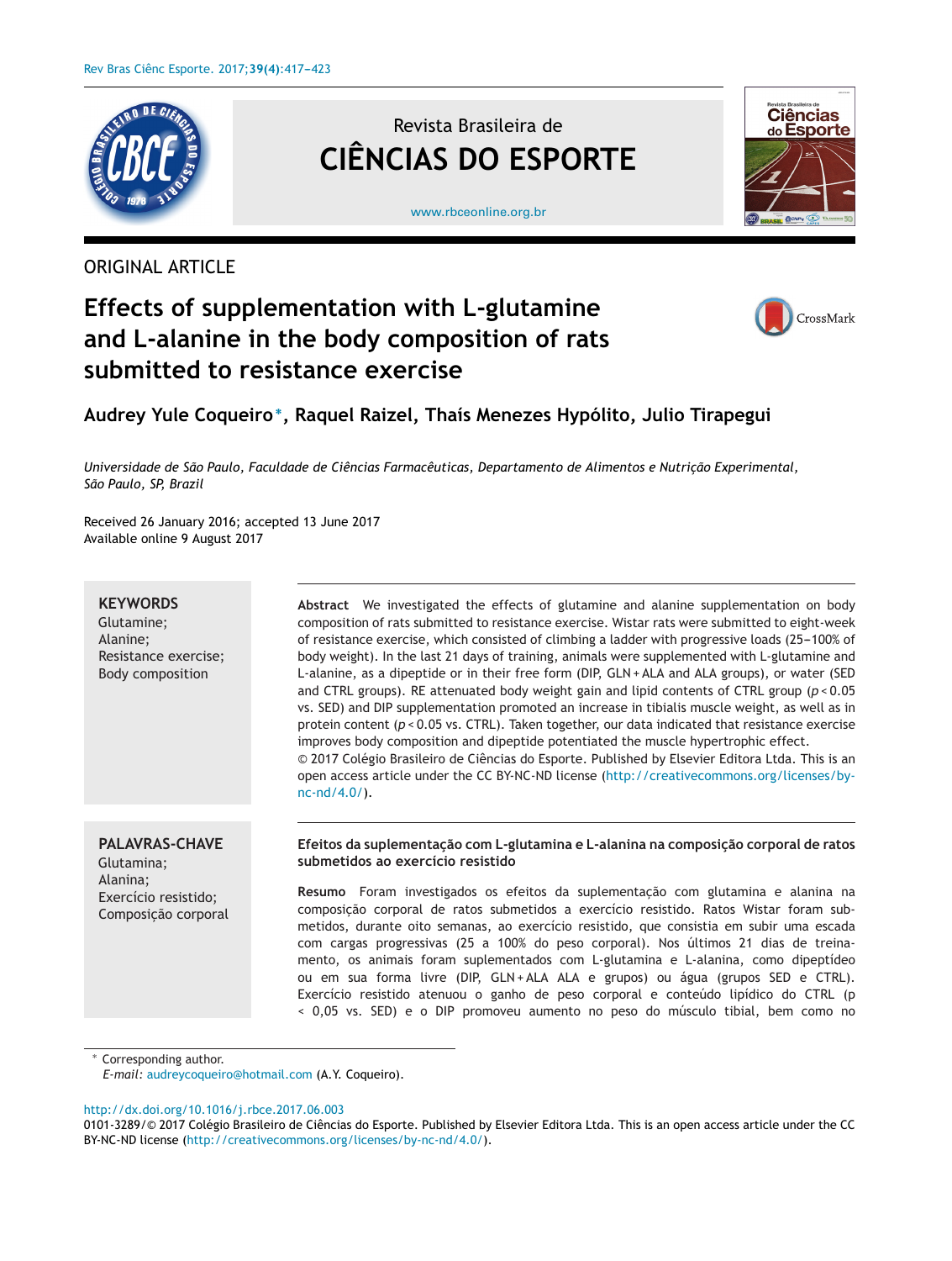**PALABRAS CLAVE** Glutamina; Alanina; Ejercicio de resistencia; Composición corporal

teor de proteína (p < 0,05 vs. CTRL). Os nossos dados indicam que o exercício resistido, melhora a composição corporal e dipeptídeo potencializa o efeito hipertrófico muscular.

© 2017 Colégio Brasileiro de Ciências do Esporte. Publicado por Elsevier Editora Ltda. Este é um artigo Open Access sob uma licença CC BY-NC-ND ([http://creativecommons.org/licenses/](http://creativecommons.org/licenses/by-nc-nd/4.0/) [by-nc-nd/4.0/\)](http://creativecommons.org/licenses/by-nc-nd/4.0/).

#### **Efectos de la suplementación con L-glutamina y L-alanina en la composición corporal de ratones sometidos a ejercicio de resistencia**

**Resumen** Se investigaron los efectos de la glutamina y la alanina en la composición corporal de ratones sometidos a ejercicio de resistencia. Algunos ratones Wistar fueron sometidos a 8 semanas de ejercicio de resistencia, que consistía en subir una escalera con cargas progresivas (del 25 al 100% de la masa corporal). En los últimos 21 días, los animales recibieron un suplemento de L-glutamina y L-alanina, en forma de dipéptido o en su forma libre (grupos DIP, GLN + ALA y ALA) o agua (grupos SED y CTRL). El ejercicio de resistencia redujo el aumento de masa corporal y la concentración de lípidos del CTRL (p <0,05 vs. SED). La suplementación con DIP promovió un aumento de peso del músculo tibial, así como en el contenido de proteína (p < 0,05 frente a CTRL). Nuestros resultados indican que el ejercicio de resistencia mejora la composición corporal y el DIP potencia el efecto hipertrófico.

© 2017 Colégio Brasileiro de Ciências do Esporte. Publicado por Elsevier Editora Ltda. Este es un artículo Open Access bajo la licencia CC BY-NC-ND ([http://creativecommons.org/licenses/](http://creativecommons.org/licenses/by-nc-nd/4.0/) [by-nc-nd/4.0/\)](http://creativecommons.org/licenses/by-nc-nd/4.0/).

## **Introduction**

Body composition is influenced by genetic factors, physical activity, nutrition, diseases and others. Changes in body composition, such as raising in fat and reduction of muscle tissue, are associated with the development of pathologies [\(Miller](#page-5-0) et al., 2013). Fat accumulation, characteristic in overweight and obesity, increases the risk of chronic diseases, such as diabetes, hypertension and cardiopathies. Similarly, decreased levels of muscle mass interfere negatively in the resting metabolic rate, reduce physical capacity and life quality (Daly et al., [2014\).](#page-5-0)

The sedentary lifestyle and high calorie food intake contribute to the increase in body fat, through positive energy balance ([Ekelund](#page-5-0) et al., 2014) and disturbance in homeostasis of hormones involved in appetite and weight regulation (Stiegler and [Cunliffe,](#page-6-0) 2006). Muscle mass gain is compromised in a sedentary lifestyle due reduced stimulation of muscle protein synthesis ([Shahar](#page-5-0) et al., 2013). Similarly, low-calorie diets promote reduction in muscle mass, indicating the importance of balanced diets for weight reduction programs (Miller et al., [2013\).](#page-5-0) Dietary programs and physical exercise are the main interventions used for prevention and treatment of metabolic disorders related to body composition disturbance [\(Kreider](#page-5-0) et al., 2010).

Studies demonstrate the effectiveness of aerobic exercise in reducing body weight and adiposity (Sillanpaa et al., 2009; Aadland et al., 2014; Miller et al., 2014). However, there are evidences that resistance exercise promotes similar effects (Arnarson et al., 2014; [Villanueva](#page-5-0) et al., 2014; Young et al., 2014), and the main hypothesis is related to an increase in muscle mass, increase in resting metabolic rate and energy expenditure (Stiegler and [Cunliffe,](#page-6-0) 2006), reduction in appetite and energy consumption [\(Rogero](#page-5-0) et al., 2005), as well increased lipid oxidation after an exercise session (De Feo, [2013\).](#page-5-0)

Muscle hypertrophy, induced by resistance exercise, is promoted by myofibrils replication into the muscle fibers. This mechanism promotes growth of the fibers and increase in the production of muscle strength ([Villanueva](#page-6-0) et al., 2014). The protein synthesis and muscle hypertrophy are enhanced by supplemental protein and essential amino acids. These nutrients provide substrates for anabolic reactions and repair after a physical exercise session. Hence, amino acids supplementation is a very popular alternative [\(Hartman](#page-5-0) et al., 2007).

Glutamine, the most abundant amino acid in the body, is a potentially useful supplement for athletes ([Cruzat](#page-5-0) et al., 2010). Besides its important role for immune function, glutamine has been related to hypertrophy. The hypothesis that glutamine optimize protein synthesis and hypertrophy induced by exercise is based on the increase in cell volume ([Kreider](#page-5-0) et al., 2010), as well as through optimizing the energy stores, preventing proteolysis [\(Fontana](#page-5-0) et al., 2003) and modulation of the immune system, reducing the release of cytokines, which can impair muscle mass gain ([Cruzat](#page-5-0) et al., 2010). However, the effectiveness of the hypertrophic potential of glutamine is not well elucidated ([Kreider](#page-5-0) et al., 2010).

Oral or enteral supplementation with glutamine has reduced influence on glutaminemia and tissue glutamine, due to the high metabolism of this nutrient in the intestine. In this sense, [administration](#page-6-0) with dipeptide L-alanyl L-glutamine has been considered an alternative to improve glutamine absorption through to intestinal oligopeptide transporter (Pept-1), which is more efficient in transport dipeptide than free amino acids ([Cruzat](#page-5-0) et al., 2014).

The aim of this study was to investigate changes in body composition of rats submitted to resistance training and chronic supplementation with glutamine and alanine in their free form or as dipeptide. We hypothesized that the synergy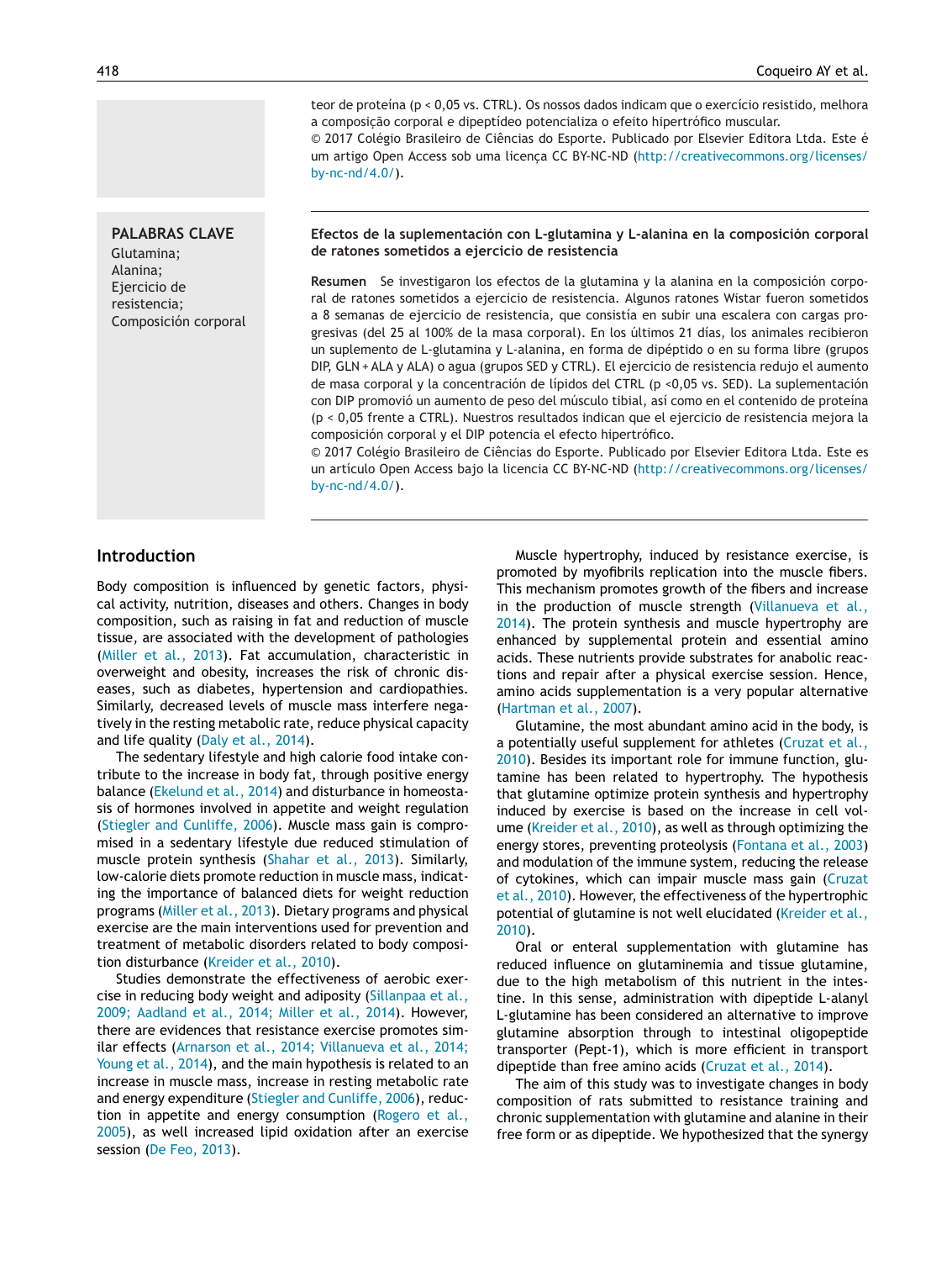between the interventions could improve the body composition, reducing lipid content, increasing fat-free mass as well as muscle protein content.

## **Materials and methods**

## **Animals**

Forty adult male Wistar rats were provided by the animal house of the University of São Paulo for use in this study. Animals were housed three per cage in a control environment at  $22 \pm 2$  °C and relative air humidity of  $55 \pm 10$ %, under a 12-h light/12-h dark cycle (lights on 4 PM, lights off 4 AM) for a period of eight weeks. Animals were distributed into five groups: sedentary (SED) and trained control (CTRL); trained and supplemented with L-alanine (ALA), L-glutamine plus L-alanine in their free form (GLN + ALA), and the dipeptide L-alanyl-L-glutamine (DIP). Rats had free access to water and standard chow (NUVILAB CR1, Nuvital Nutrients, Curitiba, Brazil). Food intake and body weight were measured three times per week and water intake was registered daily. All procedures were approved by the Ethics Committee on Animal Use of the University of São Paulo (protocol: CEUA/FCF/428).

#### **Resistance exercise protocol**

The exercise protocol has been adapted from [Hornberger](#page-5-0) and Farrar (2004) and [Scheffer](#page-5-0) et al. (2012). Physical training was performed during eight weeks and consisted of climbing a vertical ladder (1.1 m  $\times$  0.18 m, 2 cm grid, 80 $^{\circ}$  inclined) with weight affixed to the base of rat tail. Sets consisted of eight ladder climbs and rest of 2 min. This procedure was repeated once at the first two weeks (adaptation period), with load equal to 5% of body weight (BW). After the adaptation period, the exercise training started with load of 25% of BW, with three sets, during two weeks. Subsequent exercise sessions were increased to four sets (50% of BW) for one week, five sets (75% of BW) for one and a half week and, in the last sessions, animals performed six sets carrying 100% of BW. Each day of exercise was considered one session, conducted every 48 h (Fig. 1).

#### **Supplementation**

Supplements were administered in the last 21 days of experiment, diluted to 4% in drinking water and provided *ad* *libitum*. The supplement intake was daily assessed*.* Amino acids amount was calculated based in commercial dipeptide concentration (Dipeptiven® solution consists of 20 mg of L-alanyl-L-glutamine dissolved in 100 mL of water, which equals 8.2 g of L-alanine and 13.46 g of L-glutamine). Free L-glutamine and free L-alanine were manufactured and supplied by Labsynth (Synth, São Paulo, SP, Brazil) and L-alanyl-L-glutamine was manufactured by Fresenius Kabi S.A. (Bad Homburg, HE, Germany).

#### **Tissue measurements**

Rats were sacrificed by decapitation 1 h after the last session of resistance exercise. Epididymal adipose tissue and tibialis muscle were surgically excised after sacrifice, weighted and aliquots were stored at −80 °C for further analysis. Muscle samples (1 g) were homogenized in 2 mL of lysis buffer and protein extraction containing 20 mM Tris-HCl (pH 7.4), 150 mM NaCl, 2% Nonidet P-40, 1 mM EDTA (pH 8.00), 10% glycerol, 20 mM sodium fluoride, 30 mM sodium pyrophosphate, 0.2% SDS, 0.5% sodium deoxycholate and ultrapure water. Was added to the buffer 1 mM PMSF, manufactured by Sigma-Aldrich.

For homogenization was used electric type homogenizer Polytron (IKA T10 basic), keeping samples chilled to reduce the activity of proteolytic enzymes and phosphatases. After this process, the samples were centrifuged for 15 min at 14,000 rpm at −4 ◦C temperature. The supernatant was diluted ten times in demineralized water and homogenized by vortexing.

Protein content was quantified in tibialis skeletal muscle using BCA Protein Assay kit (Thermo Fisher Scientific, Massachusetts, USA, BCA Protein Assay Kit). Briefly, 10  $\mu$ L of each standard curve point and 10 $\mu$ L of diluted sample were pipetted in triplicate in a 96 wells plate, then 200  $\mu$ L of working solution was added into each well. The plate was incubated at 37 ◦C for 30 min and absorbance was measured in 450 nm by Microplate Reader 340-750 nm UV/vis (Biorad Benchmark - California, EUA).

#### **Body fat**

According to analytical standards of the [Adolfo](#page-5-0) Luts Institute (1985), after drying of carcasses, the lipid fraction was extracted with ethyl ether for 48 h in extractor of soxhlet (Infratec Multi TE188). After extraction, the material remained in the incubator at 105 $\degree$ C for an hour and then



**Figure 1** Physical training protocol and experimental design.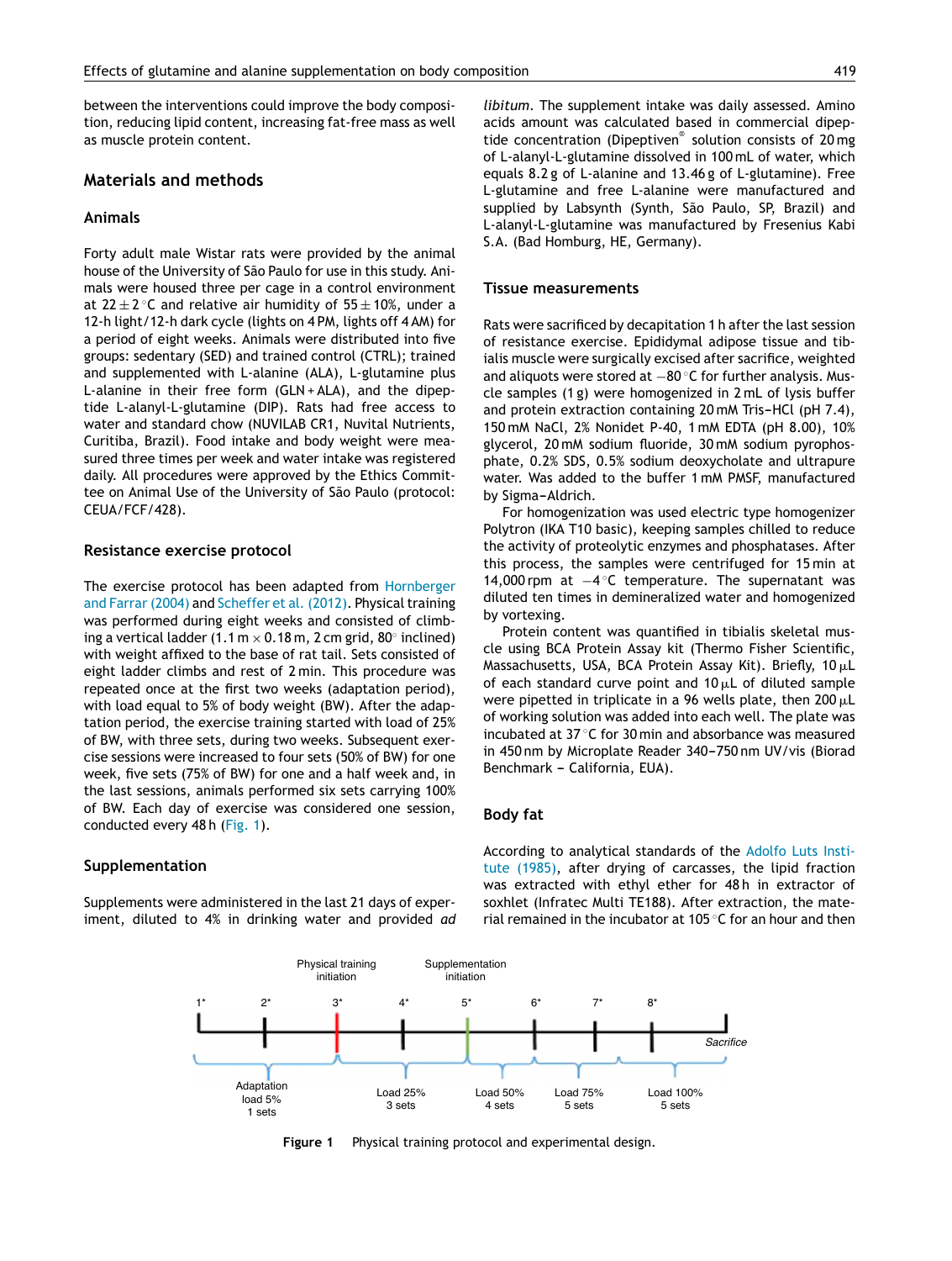**Table 1** Food intake, body weight gain, body fat and percentage of epididymal adipose tissue in rats submitted to resistance exercise and supplementation with L-glutamine and L-alanine.

|                               | <b>SED</b>       | <b>CTRL</b>                   | ALA              | $GLN+ALA$        | <b>DIP</b>       |
|-------------------------------|------------------|-------------------------------|------------------|------------------|------------------|
| Food intake (g/day)           | $62.08 \pm 4.39$ | 54.13 $\pm$ 1.63 <sup>a</sup> | $54.00 \pm 1.56$ | $53.96 \pm 2.29$ | $54.13 + 0.91$   |
| Body weight gain (%)          | $43.48 \pm 2.47$ | $35.89 + 1.14^a$              | $35.91 + 1.88$   | $35.94 + 1.70$   | $36.98 \pm 0.85$ |
| Body fat $(\%)$               | $24.83 \pm 2.28$ | $14.53 \pm 2.41$ <sup>a</sup> | $19.21 + 2.48$   | $18.86 \pm 2.70$ | $16.41 \pm 2.93$ |
| Epididymal adipose tissue (%) | $1.34 \pm 0.19$  | $0.94 \pm 0.20^{\text{a}}$    | $0.69 + 0.18$    | $1.00 \pm 0.08$  | $0.97 \pm 0.13$  |

SED, sedentary group received water; CTRL, control group received water; ALA, supplemented with L-alanine; GLN + ALA, supplemented with L-alanine plus L-glutamine; DIP, supplemented with L-alanyl-L-glutamine. Supplements were diluted in drinking water in a 4% solution and offered *ad libitum* in the last 21 days of the experiment. Eight-week exercise protocol consisted of climbing a ladder with progressive load increase. The weight of the epididymal adipose tissue was determined by the percentage of total body weight. Data are presented as mean <sup>±</sup> SDM (*<sup>n</sup>* <sup>=</sup> <sup>8</sup> per group). <sup>a</sup> *<sup>p</sup>* <sup>&</sup>lt; 0.05 vs. SED (*<sup>t</sup>* test).

was cooled in the desiccator prior to final weighing. The result was obtained by calculating:

$$
Calculation: \left(\frac{B-A}{C}\right) \times 100 = %Lipids
$$

*A* is the weight of the empty balloon; *B* is the weight of the balloon with sample; *C* is the Carcass weight.

#### **Statistical analysis**

To test normality was used Kolmogorov-Smirnov test. To parametric data was used Student's *T*-test for comparison between SED and CTRL groups and One-way ANOVA, with post-test Tukey HSD (Honestly Significant Differences), was used to compare CTRL and supplemented groups. Mann-Whitney test and One-way ANOVA followed by Kruskal-Wallis were performed to analyze nonparametric data. Differences with *p* values <0.05 were considered statistically significant. Analyses were performed using Graph Pad Prism 5.0 and data were expressed as mean ± standard deviation of the mean (SDM).

#### **Results**

#### **Food intake and body weight**

Food intake was statistically higher in sedentary rats  $(62.08 \pm 4.39 \text{ g/day})$  compared to animals submitted to resistance training  $(54.13 \pm 1.63 \text{ g/day})$ . Resistance exercise promoted reduced body weight in CTRL group  $(35.89 \pm 1.14%)$  compared to sedentary  $(43.48 \pm 2.47%)$ (*p* < 0.05 vs. CTRL). The differences between SED and CTRL groups, concerning food intake and body weight gain, consist of 15% and 21%, respectively. These data support the efficacy of progressive resistance training in reducing food intake and body weight gain. However, supplements did not influence these parameters (Table 1).

#### **Body fat**

As showed in Table 1, resistance exercise was able to reduce the lipid content of trained animals. Both body fat and



**Figure 2** Percentage of tibialis muscle weight relative to the total final Wistar rats weight submitted to resistance training, except SED group. Animals supplemented for 21 days with 4% solution, containing dipeptide (DIP), L-glutamine and L-alanine in theirs free forms (GLN + ALA) or L-alanine (ALA). SED and CTRL received filtered water. Data are presented as mean <sup>±</sup> SDM (*<sup>n</sup>* <sup>=</sup> <sup>8</sup> per group). \* *p* < 0.05 vs. SED (*t* test); # *p* < 0.05 vs. CTRL (ANOVA, Tukey's HSD).

weight of epididymal adipose tissue were higher in sedentary animals  $(24.83 \pm 2.28\%)$  and  $1.34 \pm 0.19\%$ , respectively), compared to trained group  $(14.53 \pm 2.41\%$  and  $0.94 \pm 0.20\%)$ (*p* < 0.05 vs. SED). These values represent difference of 71% and 43% among sedentary and trained groups, concerning body fat and weight of epididymal adipose tissue, respectively. No difference was found among groups supplemented with amino acids.

#### **Muscle mass gain and intramuscular protein**

Muscle protein was improved with both interventions. Weight of tibialis muscle (Fig. 2) and intramuscular protein [\(Fig.](#page-4-0) 3) were increased about 6% and 41%, respectively, in trained groups, compared to sedentary (*p* < 0.05 vs. CTRL), demonstrating hypertrophic effects of physical training on skeletal muscle. Weight of tibialis was elevated in GLN + ALA and DIP groups compared to CTRL (Fig. 2), and intramuscular protein was improved with dipeptide supplementation [\(Fig.](#page-4-0) 3). Therefore, dipeptide supplementation was able to improve protein synthesis and muscle mass gain, which suggests an improvement of the anabolic effect induced by progressive resistance exercise.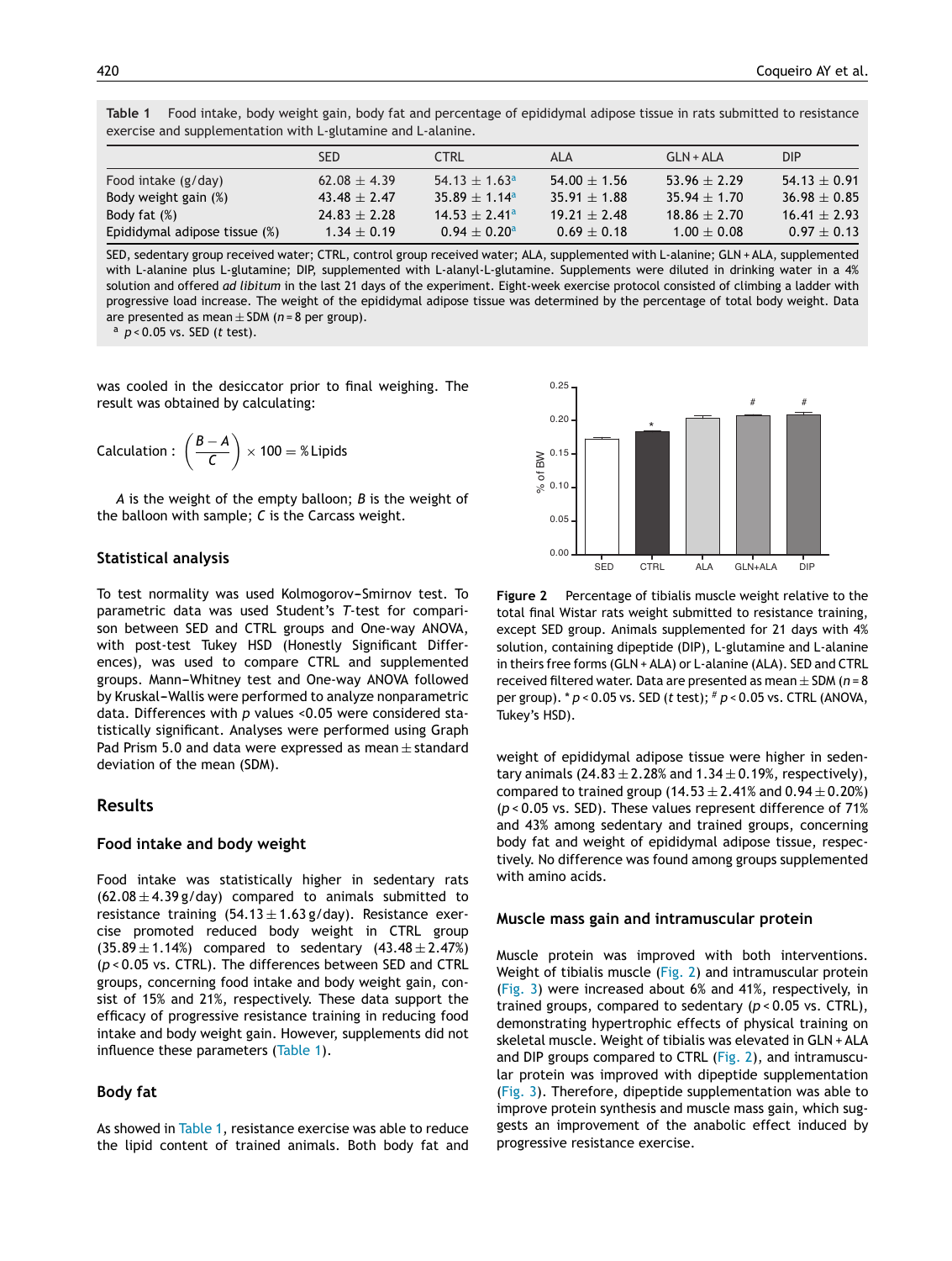<span id="page-4-0"></span>

**Figure 3** Intramuscular protein in tibialis muscle of Wistar rats submitted to resistance training, except SED group. Animals were supplemented for 21 days with 4% solution, containing dipeptide (DIP), L-glutamine and L-alanine in theirs free forms (GLN + ALA) or L-alanine (ALA). SED and CTRL received filtered water. Data are presented as mean <sup>±</sup> SDM (*<sup>n</sup>* <sup>=</sup> <sup>8</sup> per group).  $*p$  < 0.05 vs. SED (*t* test);  $* p$  < 0.05 vs. CTRL, ALA and GLN + ALA (ANOVA, Tukey's HSD).

## **Discussion**

Progressive resistance exercise reduced food consumption, body weight gain and lipid content in trained rats, confirming the effectiveness to change the body composition. Interestingly, L-glutamine administration in the free form along with L-alanine or as dipeptide improved the RE effects enhancing tibialis muscle weight in trained animals. Similar effect was observed in intramuscular protein content, which was enhanced by progressive resistance exercise, however improved only by dipeptide administration.

Intense physical exercises are known to reduce appetite and food intake (Kreher and [Schwartz,](#page-5-0) 2012) by increasing cytokines release and activation of hypothalamic nuclei ([Rogero](#page-5-0) et al., 2005). The decrease in energy consumption and increase in energy expenditure promoted by physical exercise originate the negative energy balance state (Ekelund et al., 2014; Stiegler and [Cunliffe,](#page-5-0) 2006). The main contributing factor of total energy expenditure is the exercise, corresponding to 30-40%. Muscle mass increase induces high energy demands and contributes to the energy balance and increased metabolic rate, consequently reducing fat mass (Stiegler and [Cunliffe,](#page-6-0) 2006).

The lipid contents can be modified by the resistance exercise through various mechanisms. Subsequent to an exercise session, lipid oxidation is optimized as substrate to provide energy (De Feo, [2013\).](#page-5-0) The optimization of metabolic rate, energy expenditure and reduced food consumption are also responsible for increased use of lipids as energy substrate (Stiegler and Cunliffe, 2006; Kreher and [Schwartz,](#page-6-0) 2012). Furthermore, studies indicate that resistance exercise promotes changes in the profile of plasmatic lipoproteins and these findings were consistent with the reduction of adipose tissue and improvement of body composition (Arnarson et al., 2014).

Resistance exercises can promote muscle hypertrophy, which is understood as increasing in the thickness of the fibres, both due to the myofibrils accumulation, by the contractile proteins (actin and myosin), as for accumulation of non-contractile structures, such as water and glycogen (Bucci et al., [2005\).](#page-5-0) The muscle hypertrophy caused by exercise occurs when there are successive periods of positive muscle protein balance, which indicates protein synthesis higher than degradation [\(Hartman](#page-5-0) et al., 2007). Myofibrils replication within the muscle fibres, resulting from the hypertrophy, promotes growth of fibres and increase in production of muscle strength [\(Villanueva](#page-6-0) et al., 2014).

In this study, there was an increase of protein synthesis, evidenced by higher levels of intramuscular protein in animals subjected to progressive resistance exercise and supplemented with dipeptide. This result, combined with the increase of the weight of muscle tissue, also higher in the exercising and supplemented group (GLN + ALA and DIP), corresponds to the aforementioned hypertrophy concept.

[Arnarson](#page-5-0) et al. (2014) subjected individuals to resistance exercise and found increased body weight, due to the increased muscle mass, as well decrease of approximately 1% of body fat [\(Arnarson](#page-5-0) et al., 2014). The results of body weight differ from the present study, possibly due to intensity of the applied exercise, since exhaustive exercise reduces appetite, food intake and, therefore, body weight ([Rogero](#page-5-0) et al., 2005).

[Aadland](#page-5-0) et al. (2014) subjected individuals to predominantly aerobic exercises. There was reduction of body weight and body fat of 10% and 16%, respectively. However, the authors also observed reduction in muscle mass ([Aadland](#page-5-0) et al., 2014). Contrary to aforementioned studies, Young et al. [\(2014\)](#page-6-0) submitted rowers to sessions of resistance and aerobic exercise. There was reduction of body weight and body fat, as well as an increase in muscle mass (Young et al., [2014\).](#page-6-0)

As a result of the benefits promoted by aerobic and anaerobic exercises, physical training covering both types can provide better results on body composition parameters, regarding the reduction in body fat through aerobic exercise, and potent elevation of the muscle mass, due to resistance exercise [\(Young](#page-6-0) et al., 2014). However, the exercise protocol applied in this study was effective in promoting improvement in body composition, especially due to its intensity, which allowed both body fat reduction and muscle mass increase. Muscle hypertrophy caused by exercise is enhanced by supplemental protein and amino acids, since it provides the substrates needed for anabolic reactions ([Hartman](#page-5-0) et al., 2007). In addition, protein intake contributes to the positive protein balance and inhibits protein degradation [\(Villanueva](#page-6-0) et al., 2014).

Glutamine supplementation in exercise is based on its role in the immune and inflammatory systems, and related to repair of muscle injuries (Cruzat and [Tirapegui,](#page-5-0) 2009). This amino acid is linked to optimization of protein synthesis and muscle hypertrophy by different mechanisms. The use of glutamine in the process of gluconeogenesis and maintenance of glycogen levels prevents protein degradation for energy purposes. The release of cytokines and acid-base imbalance after exercise contribute to muscle proteolysis, [however,](#page-5-0) they are attenuated through supplementation with glutamine, whereas this amino acid is associated with the homeostasis of the immune system and carrying of ammonia ([Fontana](#page-5-0) et al., 2003). Finally, the cellular transport of glutamine is dependent upon sodium (Na+), which results in water absorption and increased cellular volume. The increased hydration state promotes increased resistance of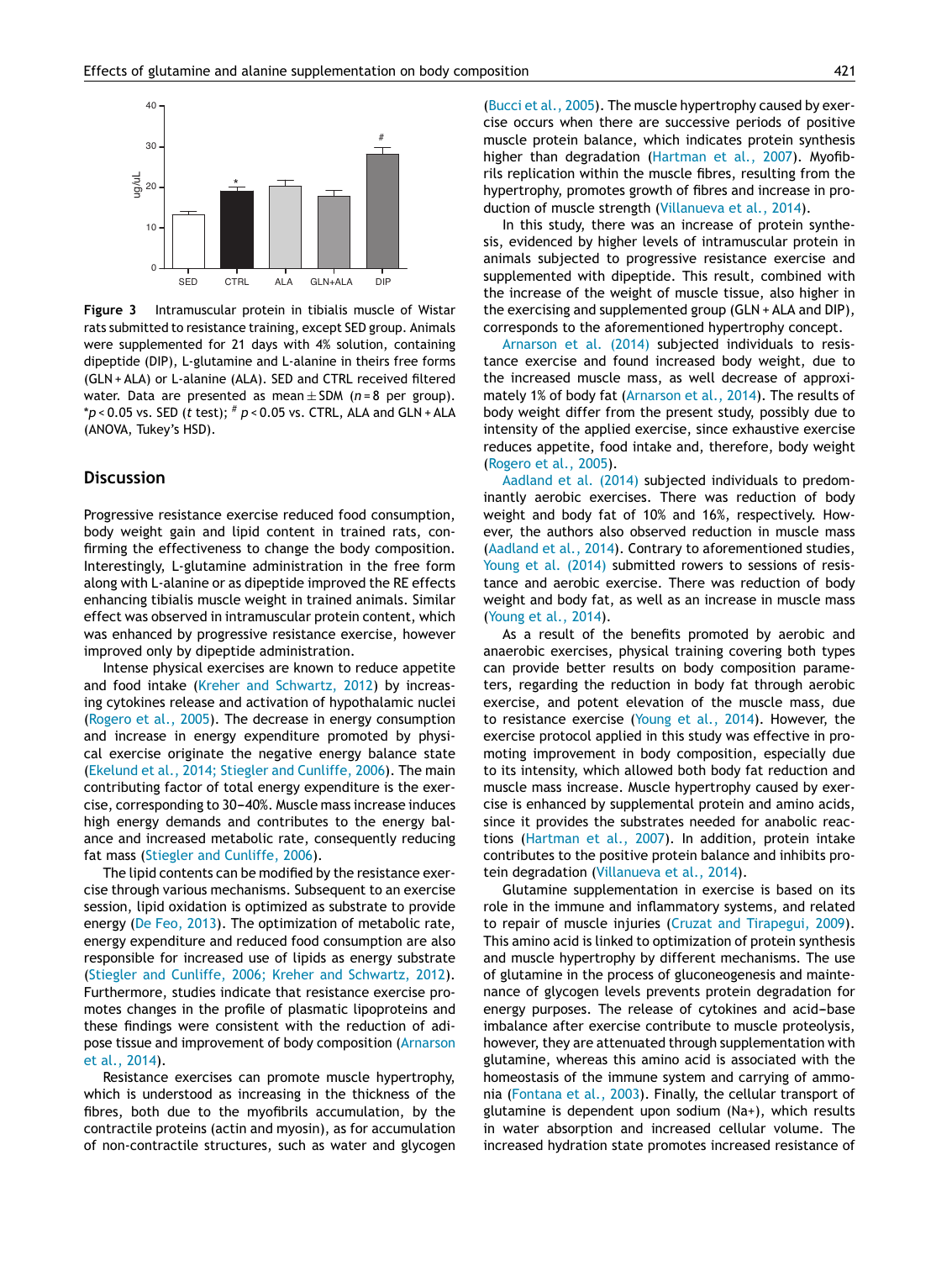<span id="page-5-0"></span>the cell and is an anabolic signal for hypertrophy (Cruzat et al., 2010).

Candow et al. (2001) subjected young adults to glutamine supplementation and resistance exercise, however, different from the results presented in this study, supplementation did not attenuate muscle protein degradation, and there was no significant difference in *performance* and body composition (Candow et al., 2001). These findings can be explained by the supplementation protocol used, since the free glutamine administration has reduced effects on glutaminemia and tissue glutamine.

Supplementation with glutamine through dipeptide Lalanyl L-glutamine or a solution containing these amino acids in their free form, as applied in the present study, have been prioritized, since its absorption is more efficient than absorption of independent amino acids in free form (Cruzat et al., 2014). Previous studies corroborate this finding (Cruzat and Tirapegui, 2009, 2010; Petry et al., 2014). In this study, we observed a higher influence of supplementation with dipeptide L-alanyl L-glutamine on muscle protein, compared to the groups supplemented with a solution containing L-glutamine and L-alanine in their free forms.

## **Conclusion**

We conclude that eight weeks of progressive resistance training resulted in improvements on body composition evidenced by reduction of body weight and body fat, as well as enhanced intramuscular protein content and increased muscle mass. Supplementation with the dipeptide L-alanyl-L-glutamine was able to optimize the hypertrophic effect promoted by exercise.

## **Funding**

The present work was funded by São Paulo State Foundation for Research Support (FAPESP, Process: 2012/21087-4). The studentships were provided by Brazilian National Council for Scientific and Technological Development (CNPq) and the Higher Education and Training Coordination (CAPES).

## **Conflicts of interest**

The authors declare no conflicts of interest.

## **References**

- Aadland E, Jepsen R, Andersen JR, Anderssen SA. [Differences](http://refhub.elsevier.com/S0101-3289(16)30013-0/sbref0040) [in](http://refhub.elsevier.com/S0101-3289(16)30013-0/sbref0040) [fat](http://refhub.elsevier.com/S0101-3289(16)30013-0/sbref0040) [loss](http://refhub.elsevier.com/S0101-3289(16)30013-0/sbref0040) [in](http://refhub.elsevier.com/S0101-3289(16)30013-0/sbref0040) [response](http://refhub.elsevier.com/S0101-3289(16)30013-0/sbref0040) [to](http://refhub.elsevier.com/S0101-3289(16)30013-0/sbref0040) [physical](http://refhub.elsevier.com/S0101-3289(16)30013-0/sbref0040) [activity](http://refhub.elsevier.com/S0101-3289(16)30013-0/sbref0040) [among](http://refhub.elsevier.com/S0101-3289(16)30013-0/sbref0040) [severely](http://refhub.elsevier.com/S0101-3289(16)30013-0/sbref0040) [obese](http://refhub.elsevier.com/S0101-3289(16)30013-0/sbref0040) [men](http://refhub.elsevier.com/S0101-3289(16)30013-0/sbref0040) [and](http://refhub.elsevier.com/S0101-3289(16)30013-0/sbref0040) [women.](http://refhub.elsevier.com/S0101-3289(16)30013-0/sbref0040) [J](http://refhub.elsevier.com/S0101-3289(16)30013-0/sbref0040) [Rehabil](http://refhub.elsevier.com/S0101-3289(16)30013-0/sbref0040) [Med](http://refhub.elsevier.com/S0101-3289(16)30013-0/sbref0040) 2014;46:363-9.
- Arnarson A, Ramel A, Geirsdottir OG, Jonsoon PV, Thorsdottir I. [Changes](http://refhub.elsevier.com/S0101-3289(16)30013-0/sbref0050) [in](http://refhub.elsevier.com/S0101-3289(16)30013-0/sbref0050) [body](http://refhub.elsevier.com/S0101-3289(16)30013-0/sbref0050) [composition](http://refhub.elsevier.com/S0101-3289(16)30013-0/sbref0050) [and](http://refhub.elsevier.com/S0101-3289(16)30013-0/sbref0050) [use](http://refhub.elsevier.com/S0101-3289(16)30013-0/sbref0050) [of](http://refhub.elsevier.com/S0101-3289(16)30013-0/sbref0050) [blood](http://refhub.elsevier.com/S0101-3289(16)30013-0/sbref0050) [cholesterol](http://refhub.elsevier.com/S0101-3289(16)30013-0/sbref0050) [low](http://refhub.elsevier.com/S0101-3289(16)30013-0/sbref0050)[ering](http://refhub.elsevier.com/S0101-3289(16)30013-0/sbref0050) [drugs](http://refhub.elsevier.com/S0101-3289(16)30013-0/sbref0050) [predict](http://refhub.elsevier.com/S0101-3289(16)30013-0/sbref0050) [changes](http://refhub.elsevier.com/S0101-3289(16)30013-0/sbref0050) [in](http://refhub.elsevier.com/S0101-3289(16)30013-0/sbref0050) [blood](http://refhub.elsevier.com/S0101-3289(16)30013-0/sbref0050) [lipids](http://refhub.elsevier.com/S0101-3289(16)30013-0/sbref0050) [during](http://refhub.elsevier.com/S0101-3289(16)30013-0/sbref0050) [12](http://refhub.elsevier.com/S0101-3289(16)30013-0/sbref0050) [weeks](http://refhub.elsevier.com/S0101-3289(16)30013-0/sbref0050) [of](http://refhub.elsevier.com/S0101-3289(16)30013-0/sbref0050) [resistance](http://refhub.elsevier.com/S0101-3289(16)30013-0/sbref0050) [exercise](http://refhub.elsevier.com/S0101-3289(16)30013-0/sbref0050) [training](http://refhub.elsevier.com/S0101-3289(16)30013-0/sbref0050) [in](http://refhub.elsevier.com/S0101-3289(16)30013-0/sbref0050) [old](http://refhub.elsevier.com/S0101-3289(16)30013-0/sbref0050) [adults.](http://refhub.elsevier.com/S0101-3289(16)30013-0/sbref0050) [Aging](http://refhub.elsevier.com/S0101-3289(16)30013-0/sbref0050) [Clin](http://refhub.elsevier.com/S0101-3289(16)30013-0/sbref0050) [Exp](http://refhub.elsevier.com/S0101-3289(16)30013-0/sbref0050) [Res](http://refhub.elsevier.com/S0101-3289(16)30013-0/sbref0050) 2014;26:287-92.
- Bucci M, Vinagre EC, Campos GER, Curi R, Pithon-Curi TC. [Efeitos](http://refhub.elsevier.com/S0101-3289(16)30013-0/sbref0115) [do](http://refhub.elsevier.com/S0101-3289(16)30013-0/sbref0115) [treinamento](http://refhub.elsevier.com/S0101-3289(16)30013-0/sbref0115) [concomitante](http://refhub.elsevier.com/S0101-3289(16)30013-0/sbref0115) [hipertrofia](http://refhub.elsevier.com/S0101-3289(16)30013-0/sbref0115) [e](http://refhub.elsevier.com/S0101-3289(16)30013-0/sbref0115) [endurance](http://refhub.elsevier.com/S0101-3289(16)30013-0/sbref0115) [no](http://refhub.elsevier.com/S0101-3289(16)30013-0/sbref0115) [músculo](http://refhub.elsevier.com/S0101-3289(16)30013-0/sbref0115) [esquelético.](http://refhub.elsevier.com/S0101-3289(16)30013-0/sbref0115) [Rev](http://refhub.elsevier.com/S0101-3289(16)30013-0/sbref0115) [Ciênc](http://refhub.elsevier.com/S0101-3289(16)30013-0/sbref0115) [Mov](http://refhub.elsevier.com/S0101-3289(16)30013-0/sbref0115) 2005;13:17-28.
- Candow DG, Chilibeck PD, Burke DG, Davison KS, Smith-Palmer T. [Effect](http://refhub.elsevier.com/S0101-3289(16)30013-0/sbref0130) [of](http://refhub.elsevier.com/S0101-3289(16)30013-0/sbref0130) [glutamine](http://refhub.elsevier.com/S0101-3289(16)30013-0/sbref0130) [supplementation](http://refhub.elsevier.com/S0101-3289(16)30013-0/sbref0130) [combined](http://refhub.elsevier.com/S0101-3289(16)30013-0/sbref0130) [with](http://refhub.elsevier.com/S0101-3289(16)30013-0/sbref0130) [resistance](http://refhub.elsevier.com/S0101-3289(16)30013-0/sbref0130) [training](http://refhub.elsevier.com/S0101-3289(16)30013-0/sbref0130) [in](http://refhub.elsevier.com/S0101-3289(16)30013-0/sbref0130) [young](http://refhub.elsevier.com/S0101-3289(16)30013-0/sbref0130) [adults.](http://refhub.elsevier.com/S0101-3289(16)30013-0/sbref0130) [Eur](http://refhub.elsevier.com/S0101-3289(16)30013-0/sbref0130) [J](http://refhub.elsevier.com/S0101-3289(16)30013-0/sbref0130) [Appl](http://refhub.elsevier.com/S0101-3289(16)30013-0/sbref0130) [Physiol](http://refhub.elsevier.com/S0101-3289(16)30013-0/sbref0130) 2001;86:142-9.
- Cruzat VF, Tirapegui J. [Effects](http://refhub.elsevier.com/S0101-3289(16)30013-0/sbref0125) [of](http://refhub.elsevier.com/S0101-3289(16)30013-0/sbref0125) [oral](http://refhub.elsevier.com/S0101-3289(16)30013-0/sbref0125) [supplementation](http://refhub.elsevier.com/S0101-3289(16)30013-0/sbref0125) [with](http://refhub.elsevier.com/S0101-3289(16)30013-0/sbref0125) [glu](http://refhub.elsevier.com/S0101-3289(16)30013-0/sbref0125)[tamine](http://refhub.elsevier.com/S0101-3289(16)30013-0/sbref0125) [and](http://refhub.elsevier.com/S0101-3289(16)30013-0/sbref0125) [alanyl-glutamine](http://refhub.elsevier.com/S0101-3289(16)30013-0/sbref0125) [on](http://refhub.elsevier.com/S0101-3289(16)30013-0/sbref0125) [glutamine,](http://refhub.elsevier.com/S0101-3289(16)30013-0/sbref0125) [glutamate,](http://refhub.elsevier.com/S0101-3289(16)30013-0/sbref0125) [and](http://refhub.elsevier.com/S0101-3289(16)30013-0/sbref0125) [glutathione](http://refhub.elsevier.com/S0101-3289(16)30013-0/sbref0125) [status](http://refhub.elsevier.com/S0101-3289(16)30013-0/sbref0125) [in](http://refhub.elsevier.com/S0101-3289(16)30013-0/sbref0125) [trained](http://refhub.elsevier.com/S0101-3289(16)30013-0/sbref0125) [rats](http://refhub.elsevier.com/S0101-3289(16)30013-0/sbref0125) [and](http://refhub.elsevier.com/S0101-3289(16)30013-0/sbref0125) [subjected](http://refhub.elsevier.com/S0101-3289(16)30013-0/sbref0125) [to](http://refhub.elsevier.com/S0101-3289(16)30013-0/sbref0125) [long-duration](http://refhub.elsevier.com/S0101-3289(16)30013-0/sbref0125) [exercise.](http://refhub.elsevier.com/S0101-3289(16)30013-0/sbref0125) [Nutrition](http://refhub.elsevier.com/S0101-3289(16)30013-0/sbref0125) 2009;25:428-35.
- Cruzat VF, Rogero MM, Tirapegui J. [Effects](http://refhub.elsevier.com/S0101-3289(16)30013-0/sbref0080) [of](http://refhub.elsevier.com/S0101-3289(16)30013-0/sbref0080) [supplementation](http://refhub.elsevier.com/S0101-3289(16)30013-0/sbref0080) [with](http://refhub.elsevier.com/S0101-3289(16)30013-0/sbref0080) [free](http://refhub.elsevier.com/S0101-3289(16)30013-0/sbref0080) [glutamine](http://refhub.elsevier.com/S0101-3289(16)30013-0/sbref0080) [and](http://refhub.elsevier.com/S0101-3289(16)30013-0/sbref0080) [the](http://refhub.elsevier.com/S0101-3289(16)30013-0/sbref0080) [dipeptide](http://refhub.elsevier.com/S0101-3289(16)30013-0/sbref0080) [alanyl-glutamine](http://refhub.elsevier.com/S0101-3289(16)30013-0/sbref0080) [on](http://refhub.elsevier.com/S0101-3289(16)30013-0/sbref0080) [parame](http://refhub.elsevier.com/S0101-3289(16)30013-0/sbref0080)[ters](http://refhub.elsevier.com/S0101-3289(16)30013-0/sbref0080) [of](http://refhub.elsevier.com/S0101-3289(16)30013-0/sbref0080) [muscle](http://refhub.elsevier.com/S0101-3289(16)30013-0/sbref0080) [damage](http://refhub.elsevier.com/S0101-3289(16)30013-0/sbref0080) [and](http://refhub.elsevier.com/S0101-3289(16)30013-0/sbref0080) [inflammation](http://refhub.elsevier.com/S0101-3289(16)30013-0/sbref0080) [in](http://refhub.elsevier.com/S0101-3289(16)30013-0/sbref0080) [rats](http://refhub.elsevier.com/S0101-3289(16)30013-0/sbref0080) [submitted](http://refhub.elsevier.com/S0101-3289(16)30013-0/sbref0080) [to](http://refhub.elsevier.com/S0101-3289(16)30013-0/sbref0080) [prolonged](http://refhub.elsevier.com/S0101-3289(16)30013-0/sbref0080) [exercise.](http://refhub.elsevier.com/S0101-3289(16)30013-0/sbref0080) [Cell](http://refhub.elsevier.com/S0101-3289(16)30013-0/sbref0080) [Biochem](http://refhub.elsevier.com/S0101-3289(16)30013-0/sbref0080) [Funct](http://refhub.elsevier.com/S0101-3289(16)30013-0/sbref0080) 2010:28:24-30.
- Cruzat VF, Krause M, Newsholme P. [Amino](http://refhub.elsevier.com/S0101-3289(16)30013-0/sbref0090) [acid](http://refhub.elsevier.com/S0101-3289(16)30013-0/sbref0090) [supplementation](http://refhub.elsevier.com/S0101-3289(16)30013-0/sbref0090) [and](http://refhub.elsevier.com/S0101-3289(16)30013-0/sbref0090) [impact](http://refhub.elsevier.com/S0101-3289(16)30013-0/sbref0090) [on](http://refhub.elsevier.com/S0101-3289(16)30013-0/sbref0090) [immune](http://refhub.elsevier.com/S0101-3289(16)30013-0/sbref0090) [function](http://refhub.elsevier.com/S0101-3289(16)30013-0/sbref0090) [in](http://refhub.elsevier.com/S0101-3289(16)30013-0/sbref0090) [the](http://refhub.elsevier.com/S0101-3289(16)30013-0/sbref0090) [contexto](http://refhub.elsevier.com/S0101-3289(16)30013-0/sbref0090) [of](http://refhub.elsevier.com/S0101-3289(16)30013-0/sbref0090) [exercise.](http://refhub.elsevier.com/S0101-3289(16)30013-0/sbref0090) [J](http://refhub.elsevier.com/S0101-3289(16)30013-0/sbref0090) [Int](http://refhub.elsevier.com/S0101-3289(16)30013-0/sbref0090) [Soc](http://refhub.elsevier.com/S0101-3289(16)30013-0/sbref0090) [Sports](http://refhub.elsevier.com/S0101-3289(16)30013-0/sbref0090) [Nutr](http://refhub.elsevier.com/S0101-3289(16)30013-0/sbref0090) [2014;11:61.](http://refhub.elsevier.com/S0101-3289(16)30013-0/sbref0090)
- Daly RM, Miller EG, Dunstan DW, Kerr DA, Solah V, Menzies D, et al. [The](http://refhub.elsevier.com/S0101-3289(16)30013-0/sbref0010) [effects](http://refhub.elsevier.com/S0101-3289(16)30013-0/sbref0010) [of](http://refhub.elsevier.com/S0101-3289(16)30013-0/sbref0010) [progressive](http://refhub.elsevier.com/S0101-3289(16)30013-0/sbref0010) [resistance](http://refhub.elsevier.com/S0101-3289(16)30013-0/sbref0010) [training](http://refhub.elsevier.com/S0101-3289(16)30013-0/sbref0010) [combined](http://refhub.elsevier.com/S0101-3289(16)30013-0/sbref0010) [with](http://refhub.elsevier.com/S0101-3289(16)30013-0/sbref0010) [a](http://refhub.elsevier.com/S0101-3289(16)30013-0/sbref0010) [whey-protein](http://refhub.elsevier.com/S0101-3289(16)30013-0/sbref0010) [drink](http://refhub.elsevier.com/S0101-3289(16)30013-0/sbref0010) [and](http://refhub.elsevier.com/S0101-3289(16)30013-0/sbref0010) [vitamin](http://refhub.elsevier.com/S0101-3289(16)30013-0/sbref0010) [D](http://refhub.elsevier.com/S0101-3289(16)30013-0/sbref0010) [supplementation](http://refhub.elsevier.com/S0101-3289(16)30013-0/sbref0010) [on](http://refhub.elsevier.com/S0101-3289(16)30013-0/sbref0010) [glycaemic](http://refhub.elsevier.com/S0101-3289(16)30013-0/sbref0010) [control,](http://refhub.elsevier.com/S0101-3289(16)30013-0/sbref0010) [body](http://refhub.elsevier.com/S0101-3289(16)30013-0/sbref0010) [composition](http://refhub.elsevier.com/S0101-3289(16)30013-0/sbref0010) [and](http://refhub.elsevier.com/S0101-3289(16)30013-0/sbref0010) [cardiometabolic](http://refhub.elsevier.com/S0101-3289(16)30013-0/sbref0010) [risk](http://refhub.elsevier.com/S0101-3289(16)30013-0/sbref0010) [factors](http://refhub.elsevier.com/S0101-3289(16)30013-0/sbref0010) [in](http://refhub.elsevier.com/S0101-3289(16)30013-0/sbref0010) [older](http://refhub.elsevier.com/S0101-3289(16)30013-0/sbref0010) [adults](http://refhub.elsevier.com/S0101-3289(16)30013-0/sbref0010) [with](http://refhub.elsevier.com/S0101-3289(16)30013-0/sbref0010) [type](http://refhub.elsevier.com/S0101-3289(16)30013-0/sbref0010) [2](http://refhub.elsevier.com/S0101-3289(16)30013-0/sbref0010) [diabetes:](http://refhub.elsevier.com/S0101-3289(16)30013-0/sbref0010) [study](http://refhub.elsevier.com/S0101-3289(16)30013-0/sbref0010) [protocol](http://refhub.elsevier.com/S0101-3289(16)30013-0/sbref0010) [for](http://refhub.elsevier.com/S0101-3289(16)30013-0/sbref0010) [a](http://refhub.elsevier.com/S0101-3289(16)30013-0/sbref0010) [random](http://refhub.elsevier.com/S0101-3289(16)30013-0/sbref0010)[ized](http://refhub.elsevier.com/S0101-3289(16)30013-0/sbref0010) [controlled](http://refhub.elsevier.com/S0101-3289(16)30013-0/sbref0010) [trial.](http://refhub.elsevier.com/S0101-3289(16)30013-0/sbref0010) [Trials](http://refhub.elsevier.com/S0101-3289(16)30013-0/sbref0010) [2014;15:431.](http://refhub.elsevier.com/S0101-3289(16)30013-0/sbref0010)
- De Feo P. [Is](http://refhub.elsevier.com/S0101-3289(16)30013-0/sbref0070) [high-intensity](http://refhub.elsevier.com/S0101-3289(16)30013-0/sbref0070) [exercise](http://refhub.elsevier.com/S0101-3289(16)30013-0/sbref0070) [better](http://refhub.elsevier.com/S0101-3289(16)30013-0/sbref0070) [than](http://refhub.elsevier.com/S0101-3289(16)30013-0/sbref0070) [moderate](http://refhub.elsevier.com/S0101-3289(16)30013-0/sbref0070)[intensity](http://refhub.elsevier.com/S0101-3289(16)30013-0/sbref0070) [exercise](http://refhub.elsevier.com/S0101-3289(16)30013-0/sbref0070) [for](http://refhub.elsevier.com/S0101-3289(16)30013-0/sbref0070) [weight](http://refhub.elsevier.com/S0101-3289(16)30013-0/sbref0070) [loss?](http://refhub.elsevier.com/S0101-3289(16)30013-0/sbref0070) [Nutr](http://refhub.elsevier.com/S0101-3289(16)30013-0/sbref0070) [Metab](http://refhub.elsevier.com/S0101-3289(16)30013-0/sbref0070) [Cardiovasc](http://refhub.elsevier.com/S0101-3289(16)30013-0/sbref0070) [Dis](http://refhub.elsevier.com/S0101-3289(16)30013-0/sbref0070) 2013;23:1037-42.
- Ekelund U, Hildebrand M, Collings PJ. [Conference](http://refhub.elsevier.com/S0101-3289(16)30013-0/sbref0015) [on](http://refhub.elsevier.com/S0101-3289(16)30013-0/sbref0015) ['Nutrition](http://refhub.elsevier.com/S0101-3289(16)30013-0/sbref0015) [and](http://refhub.elsevier.com/S0101-3289(16)30013-0/sbref0015) [healthy](http://refhub.elsevier.com/S0101-3289(16)30013-0/sbref0015) [ageing'](http://refhub.elsevier.com/S0101-3289(16)30013-0/sbref0015) [The](http://refhub.elsevier.com/S0101-3289(16)30013-0/sbref0015) [2013](http://refhub.elsevier.com/S0101-3289(16)30013-0/sbref0015) [Summer](http://refhub.elsevier.com/S0101-3289(16)30013-0/sbref0015) [Meeting](http://refhub.elsevier.com/S0101-3289(16)30013-0/sbref0015) [Silver](http://refhub.elsevier.com/S0101-3289(16)30013-0/sbref0015) [Medal](http://refhub.elsevier.com/S0101-3289(16)30013-0/sbref0015) [Winner](http://refhub.elsevier.com/S0101-3289(16)30013-0/sbref0015) [Physical](http://refhub.elsevier.com/S0101-3289(16)30013-0/sbref0015) [activity,](http://refhub.elsevier.com/S0101-3289(16)30013-0/sbref0015) [sedentary](http://refhub.elsevier.com/S0101-3289(16)30013-0/sbref0015) [time](http://refhub.elsevier.com/S0101-3289(16)30013-0/sbref0015) [and](http://refhub.elsevier.com/S0101-3289(16)30013-0/sbref0015) [adiposity](http://refhub.elsevier.com/S0101-3289(16)30013-0/sbref0015) [during](http://refhub.elsevier.com/S0101-3289(16)30013-0/sbref0015) [the](http://refhub.elsevier.com/S0101-3289(16)30013-0/sbref0015) [first](http://refhub.elsevier.com/S0101-3289(16)30013-0/sbref0015) [two](http://refhub.elsevier.com/S0101-3289(16)30013-0/sbref0015) [decades](http://refhub.elsevier.com/S0101-3289(16)30013-0/sbref0015) [of](http://refhub.elsevier.com/S0101-3289(16)30013-0/sbref0015) [life.](http://refhub.elsevier.com/S0101-3289(16)30013-0/sbref0015) [Proc](http://refhub.elsevier.com/S0101-3289(16)30013-0/sbref0015) [Nutr](http://refhub.elsevier.com/S0101-3289(16)30013-0/sbref0015) [Soc](http://refhub.elsevier.com/S0101-3289(16)30013-0/sbref0015) 2014;73:319-29.
- Fontana KE, Valdes H, Valdissera V. [Glutamina](http://refhub.elsevier.com/S0101-3289(16)30013-0/sbref0085) [como](http://refhub.elsevier.com/S0101-3289(16)30013-0/sbref0085) [suplemento](http://refhub.elsevier.com/S0101-3289(16)30013-0/sbref0085) [ergogênico.](http://refhub.elsevier.com/S0101-3289(16)30013-0/sbref0085) [Rev](http://refhub.elsevier.com/S0101-3289(16)30013-0/sbref0085) [Bras](http://refhub.elsevier.com/S0101-3289(16)30013-0/sbref0085) [Ciênc](http://refhub.elsevier.com/S0101-3289(16)30013-0/sbref0085) [Mov](http://refhub.elsevier.com/S0101-3289(16)30013-0/sbref0085) 2003;11:91-6.
- Hartman JW, Tang JE, Wilkinson SB, Tarnopolsky MA, Lawrence RL, Fullerton AV, et al. [Consumption](http://refhub.elsevier.com/S0101-3289(16)30013-0/sbref0075) [of](http://refhub.elsevier.com/S0101-3289(16)30013-0/sbref0075) [fat-free](http://refhub.elsevier.com/S0101-3289(16)30013-0/sbref0075) [fluid](http://refhub.elsevier.com/S0101-3289(16)30013-0/sbref0075) [milk](http://refhub.elsevier.com/S0101-3289(16)30013-0/sbref0075) [after](http://refhub.elsevier.com/S0101-3289(16)30013-0/sbref0075) [resistance](http://refhub.elsevier.com/S0101-3289(16)30013-0/sbref0075) [exercise](http://refhub.elsevier.com/S0101-3289(16)30013-0/sbref0075) [promotes](http://refhub.elsevier.com/S0101-3289(16)30013-0/sbref0075) [greater](http://refhub.elsevier.com/S0101-3289(16)30013-0/sbref0075) [lean](http://refhub.elsevier.com/S0101-3289(16)30013-0/sbref0075) [mass](http://refhub.elsevier.com/S0101-3289(16)30013-0/sbref0075) [accretion](http://refhub.elsevier.com/S0101-3289(16)30013-0/sbref0075) [than](http://refhub.elsevier.com/S0101-3289(16)30013-0/sbref0075) [does](http://refhub.elsevier.com/S0101-3289(16)30013-0/sbref0075) [consumption](http://refhub.elsevier.com/S0101-3289(16)30013-0/sbref0075) [of](http://refhub.elsevier.com/S0101-3289(16)30013-0/sbref0075) [soy](http://refhub.elsevier.com/S0101-3289(16)30013-0/sbref0075) [or](http://refhub.elsevier.com/S0101-3289(16)30013-0/sbref0075) [carbohydrate](http://refhub.elsevier.com/S0101-3289(16)30013-0/sbref0075) [in](http://refhub.elsevier.com/S0101-3289(16)30013-0/sbref0075) [young,](http://refhub.elsevier.com/S0101-3289(16)30013-0/sbref0075) [novice,](http://refhub.elsevier.com/S0101-3289(16)30013-0/sbref0075) [male](http://refhub.elsevier.com/S0101-3289(16)30013-0/sbref0075) [weightlifters.](http://refhub.elsevier.com/S0101-3289(16)30013-0/sbref0075) [Am](http://refhub.elsevier.com/S0101-3289(16)30013-0/sbref0075) [J](http://refhub.elsevier.com/S0101-3289(16)30013-0/sbref0075) [Clin](http://refhub.elsevier.com/S0101-3289(16)30013-0/sbref0075) [Nutr](http://refhub.elsevier.com/S0101-3289(16)30013-0/sbref0075) 2007;86:373-81.
- Hornberger TA Jr, Farrar RP. [Physiological](http://refhub.elsevier.com/S0101-3289(16)30013-0/sbref0095) [hypertrophy](http://refhub.elsevier.com/S0101-3289(16)30013-0/sbref0095) [of](http://refhub.elsevier.com/S0101-3289(16)30013-0/sbref0095) [the](http://refhub.elsevier.com/S0101-3289(16)30013-0/sbref0095) [FHL](http://refhub.elsevier.com/S0101-3289(16)30013-0/sbref0095) [muscle](http://refhub.elsevier.com/S0101-3289(16)30013-0/sbref0095) [following](http://refhub.elsevier.com/S0101-3289(16)30013-0/sbref0095) [8](http://refhub.elsevier.com/S0101-3289(16)30013-0/sbref0095) [weeks](http://refhub.elsevier.com/S0101-3289(16)30013-0/sbref0095) [of](http://refhub.elsevier.com/S0101-3289(16)30013-0/sbref0095) [progressive](http://refhub.elsevier.com/S0101-3289(16)30013-0/sbref0095) [resistance](http://refhub.elsevier.com/S0101-3289(16)30013-0/sbref0095) [exercise](http://refhub.elsevier.com/S0101-3289(16)30013-0/sbref0095) [in](http://refhub.elsevier.com/S0101-3289(16)30013-0/sbref0095) [the](http://refhub.elsevier.com/S0101-3289(16)30013-0/sbref0095) [rat.](http://refhub.elsevier.com/S0101-3289(16)30013-0/sbref0095) [Can](http://refhub.elsevier.com/S0101-3289(16)30013-0/sbref0095) [J](http://refhub.elsevier.com/S0101-3289(16)30013-0/sbref0095) [Appl](http://refhub.elsevier.com/S0101-3289(16)30013-0/sbref0095) [Physiol](http://refhub.elsevier.com/S0101-3289(16)30013-0/sbref0095)  $2004;29:16-31$ .
- Instituto Adolfo Luts. [Normas](http://refhub.elsevier.com/S0101-3289(16)30013-0/sbref0105) [analíticas](http://refhub.elsevier.com/S0101-3289(16)30013-0/sbref0105) [do](http://refhub.elsevier.com/S0101-3289(16)30013-0/sbref0105) [Instituto](http://refhub.elsevier.com/S0101-3289(16)30013-0/sbref0105) [Adolfo](http://refhub.elsevier.com/S0101-3289(16)30013-0/sbref0105) [Lutz.](http://refhub.elsevier.com/S0101-3289(16)30013-0/sbref0105) [Métodos](http://refhub.elsevier.com/S0101-3289(16)30013-0/sbref0105) [químicos](http://refhub.elsevier.com/S0101-3289(16)30013-0/sbref0105) [e](http://refhub.elsevier.com/S0101-3289(16)30013-0/sbref0105) [físicos](http://refhub.elsevier.com/S0101-3289(16)30013-0/sbref0105) [para](http://refhub.elsevier.com/S0101-3289(16)30013-0/sbref0105) [análises](http://refhub.elsevier.com/S0101-3289(16)30013-0/sbref0105) [de](http://refhub.elsevier.com/S0101-3289(16)30013-0/sbref0105) [alimentos.v.1,](http://refhub.elsevier.com/S0101-3289(16)30013-0/sbref0105)  $3<sup>2</sup>$  $3<sup>2</sup>$ [ed.,](http://refhub.elsevier.com/S0101-3289(16)30013-0/sbref0105) [São](http://refhub.elsevier.com/S0101-3289(16)30013-0/sbref0105) [Paulo;](http://refhub.elsevier.com/S0101-3289(16)30013-0/sbref0105) [1985.](http://refhub.elsevier.com/S0101-3289(16)30013-0/sbref0105)
- Kreher JB, Schwartz JB. [Overtraining](http://refhub.elsevier.com/S0101-3289(16)30013-0/sbref0110) [syndrome.](http://refhub.elsevier.com/S0101-3289(16)30013-0/sbref0110) [Sports](http://refhub.elsevier.com/S0101-3289(16)30013-0/sbref0110) [Health](http://refhub.elsevier.com/S0101-3289(16)30013-0/sbref0110) 2012:4:128-38
- Kreider RB, Wilborn CD, Taylor L, Campbell B, Almada AL, Collins R, et al. [ISSN](http://refhub.elsevier.com/S0101-3289(16)30013-0/sbref0030) [exercise](http://refhub.elsevier.com/S0101-3289(16)30013-0/sbref0030) [&](http://refhub.elsevier.com/S0101-3289(16)30013-0/sbref0030) [sport](http://refhub.elsevier.com/S0101-3289(16)30013-0/sbref0030) [nutrition](http://refhub.elsevier.com/S0101-3289(16)30013-0/sbref0030) [review:](http://refhub.elsevier.com/S0101-3289(16)30013-0/sbref0030) [research](http://refhub.elsevier.com/S0101-3289(16)30013-0/sbref0030) [&](http://refhub.elsevier.com/S0101-3289(16)30013-0/sbref0030) [rec](http://refhub.elsevier.com/S0101-3289(16)30013-0/sbref0030)[ommendations.](http://refhub.elsevier.com/S0101-3289(16)30013-0/sbref0030) [J](http://refhub.elsevier.com/S0101-3289(16)30013-0/sbref0030) [Int](http://refhub.elsevier.com/S0101-3289(16)30013-0/sbref0030) [Soc](http://refhub.elsevier.com/S0101-3289(16)30013-0/sbref0030) [Sports](http://refhub.elsevier.com/S0101-3289(16)30013-0/sbref0030) [Nutr](http://refhub.elsevier.com/S0101-3289(16)30013-0/sbref0030) [2010;7:7.](http://refhub.elsevier.com/S0101-3289(16)30013-0/sbref0030)
- Miller CT, Fraser SF, Levinger I, Straznicky NE, Dixon JB, Reynolds J, et al. [The](http://refhub.elsevier.com/S0101-3289(16)30013-0/sbref0005) [effects](http://refhub.elsevier.com/S0101-3289(16)30013-0/sbref0005) [of](http://refhub.elsevier.com/S0101-3289(16)30013-0/sbref0005) [exercise](http://refhub.elsevier.com/S0101-3289(16)30013-0/sbref0005) [training](http://refhub.elsevier.com/S0101-3289(16)30013-0/sbref0005) [in](http://refhub.elsevier.com/S0101-3289(16)30013-0/sbref0005) [addition](http://refhub.elsevier.com/S0101-3289(16)30013-0/sbref0005) [to](http://refhub.elsevier.com/S0101-3289(16)30013-0/sbref0005) [energy](http://refhub.elsevier.com/S0101-3289(16)30013-0/sbref0005) [restriction](http://refhub.elsevier.com/S0101-3289(16)30013-0/sbref0005) [on](http://refhub.elsevier.com/S0101-3289(16)30013-0/sbref0005) [functional](http://refhub.elsevier.com/S0101-3289(16)30013-0/sbref0005) [capacities](http://refhub.elsevier.com/S0101-3289(16)30013-0/sbref0005) [and](http://refhub.elsevier.com/S0101-3289(16)30013-0/sbref0005) [body](http://refhub.elsevier.com/S0101-3289(16)30013-0/sbref0005) [composition](http://refhub.elsevier.com/S0101-3289(16)30013-0/sbref0005) [in](http://refhub.elsevier.com/S0101-3289(16)30013-0/sbref0005) [obese](http://refhub.elsevier.com/S0101-3289(16)30013-0/sbref0005) [adults](http://refhub.elsevier.com/S0101-3289(16)30013-0/sbref0005) [during](http://refhub.elsevier.com/S0101-3289(16)30013-0/sbref0005) [weight](http://refhub.elsevier.com/S0101-3289(16)30013-0/sbref0005) [loss:](http://refhub.elsevier.com/S0101-3289(16)30013-0/sbref0005) [a](http://refhub.elsevier.com/S0101-3289(16)30013-0/sbref0005) [systematic](http://refhub.elsevier.com/S0101-3289(16)30013-0/sbref0005) [review.](http://refhub.elsevier.com/S0101-3289(16)30013-0/sbref0005) [PLoS](http://refhub.elsevier.com/S0101-3289(16)30013-0/sbref0005) [One](http://refhub.elsevier.com/S0101-3289(16)30013-0/sbref0005) [2013;8:e81692.](http://refhub.elsevier.com/S0101-3289(16)30013-0/sbref0005)
- Miller MB, Pearcey GEP, Cahill F, Mccarthy H, Stratton SBD, Noftall JC, et al. [The](http://refhub.elsevier.com/S0101-3289(16)30013-0/sbref0045) [effect](http://refhub.elsevier.com/S0101-3289(16)30013-0/sbref0045) [of](http://refhub.elsevier.com/S0101-3289(16)30013-0/sbref0045) [a](http://refhub.elsevier.com/S0101-3289(16)30013-0/sbref0045) [short-term](http://refhub.elsevier.com/S0101-3289(16)30013-0/sbref0045) [high-intensity](http://refhub.elsevier.com/S0101-3289(16)30013-0/sbref0045) [circuit](http://refhub.elsevier.com/S0101-3289(16)30013-0/sbref0045) [training](http://refhub.elsevier.com/S0101-3289(16)30013-0/sbref0045) [program](http://refhub.elsevier.com/S0101-3289(16)30013-0/sbref0045) [on](http://refhub.elsevier.com/S0101-3289(16)30013-0/sbref0045) [work](http://refhub.elsevier.com/S0101-3289(16)30013-0/sbref0045) [capacity,](http://refhub.elsevier.com/S0101-3289(16)30013-0/sbref0045) [body](http://refhub.elsevier.com/S0101-3289(16)30013-0/sbref0045) [composition,](http://refhub.elsevier.com/S0101-3289(16)30013-0/sbref0045) [and](http://refhub.elsevier.com/S0101-3289(16)30013-0/sbref0045) [blood](http://refhub.elsevier.com/S0101-3289(16)30013-0/sbref0045) [profiles](http://refhub.elsevier.com/S0101-3289(16)30013-0/sbref0045) [in](http://refhub.elsevier.com/S0101-3289(16)30013-0/sbref0045) [sedentary](http://refhub.elsevier.com/S0101-3289(16)30013-0/sbref0045) [obese](http://refhub.elsevier.com/S0101-3289(16)30013-0/sbref0045) [men:](http://refhub.elsevier.com/S0101-3289(16)30013-0/sbref0045) [a](http://refhub.elsevier.com/S0101-3289(16)30013-0/sbref0045) [pilot](http://refhub.elsevier.com/S0101-3289(16)30013-0/sbref0045) [study.](http://refhub.elsevier.com/S0101-3289(16)30013-0/sbref0045) [Biomed](http://refhub.elsevier.com/S0101-3289(16)30013-0/sbref0045) [Res](http://refhub.elsevier.com/S0101-3289(16)30013-0/sbref0045) [Int](http://refhub.elsevier.com/S0101-3289(16)30013-0/sbref0045) [2014;2014:191797.](http://refhub.elsevier.com/S0101-3289(16)30013-0/sbref0045)
- Petry ER, Cruzat VF, Heck TG, Leite JSM, Bittencourt PIH Jr, Tirapegui J. [Alanyl-glutamine](http://refhub.elsevier.com/S0101-3289(16)30013-0/sbref0135) [and](http://refhub.elsevier.com/S0101-3289(16)30013-0/sbref0135) [glutamine](http://refhub.elsevier.com/S0101-3289(16)30013-0/sbref0135) [plus](http://refhub.elsevier.com/S0101-3289(16)30013-0/sbref0135) [alanine](http://refhub.elsevier.com/S0101-3289(16)30013-0/sbref0135) [supple](http://refhub.elsevier.com/S0101-3289(16)30013-0/sbref0135)[ments](http://refhub.elsevier.com/S0101-3289(16)30013-0/sbref0135) [improve](http://refhub.elsevier.com/S0101-3289(16)30013-0/sbref0135) [skeletal](http://refhub.elsevier.com/S0101-3289(16)30013-0/sbref0135) [redox](http://refhub.elsevier.com/S0101-3289(16)30013-0/sbref0135) [status](http://refhub.elsevier.com/S0101-3289(16)30013-0/sbref0135) [in](http://refhub.elsevier.com/S0101-3289(16)30013-0/sbref0135) [trained](http://refhub.elsevier.com/S0101-3289(16)30013-0/sbref0135) [rats:](http://refhub.elsevier.com/S0101-3289(16)30013-0/sbref0135) [involvement](http://refhub.elsevier.com/S0101-3289(16)30013-0/sbref0135) [of](http://refhub.elsevier.com/S0101-3289(16)30013-0/sbref0135) [heat](http://refhub.elsevier.com/S0101-3289(16)30013-0/sbref0135) [shock](http://refhub.elsevier.com/S0101-3289(16)30013-0/sbref0135) [protein](http://refhub.elsevier.com/S0101-3289(16)30013-0/sbref0135) [pathways.](http://refhub.elsevier.com/S0101-3289(16)30013-0/sbref0135) [Life](http://refhub.elsevier.com/S0101-3289(16)30013-0/sbref0135) [Sci](http://refhub.elsevier.com/S0101-3289(16)30013-0/sbref0135) 2014;64:130-6.
- Rogero MM, Mendes RR, Tirapegui J. [Aspectos](http://refhub.elsevier.com/S0101-3289(16)30013-0/sbref0065) [neuroendócrinos](http://refhub.elsevier.com/S0101-3289(16)30013-0/sbref0065) [e](http://refhub.elsevier.com/S0101-3289(16)30013-0/sbref0065) [nutricionais](http://refhub.elsevier.com/S0101-3289(16)30013-0/sbref0065) [em](http://refhub.elsevier.com/S0101-3289(16)30013-0/sbref0065) [atletas](http://refhub.elsevier.com/S0101-3289(16)30013-0/sbref0065) [com](http://refhub.elsevier.com/S0101-3289(16)30013-0/sbref0065) [overtraining.](http://refhub.elsevier.com/S0101-3289(16)30013-0/sbref0065) [Arq](http://refhub.elsevier.com/S0101-3289(16)30013-0/sbref0065) [Bras](http://refhub.elsevier.com/S0101-3289(16)30013-0/sbref0065) [Endocrinol](http://refhub.elsevier.com/S0101-3289(16)30013-0/sbref0065) [Metabol](http://refhub.elsevier.com/S0101-3289(16)30013-0/sbref0065) 2005:49:359-68.
- Scheffer DL, Silva LA, Tromm CB, Rosa GL, Silveira PCL, Souza CT, et al. [Impact](http://refhub.elsevier.com/S0101-3289(16)30013-0/sbref0100) [of](http://refhub.elsevier.com/S0101-3289(16)30013-0/sbref0100) [different](http://refhub.elsevier.com/S0101-3289(16)30013-0/sbref0100) [resistance](http://refhub.elsevier.com/S0101-3289(16)30013-0/sbref0100) [training](http://refhub.elsevier.com/S0101-3289(16)30013-0/sbref0100) [protocols](http://refhub.elsevier.com/S0101-3289(16)30013-0/sbref0100) [on](http://refhub.elsevier.com/S0101-3289(16)30013-0/sbref0100) [muscular](http://refhub.elsevier.com/S0101-3289(16)30013-0/sbref0100) [oxidative](http://refhub.elsevier.com/S0101-3289(16)30013-0/sbref0100) [stress](http://refhub.elsevier.com/S0101-3289(16)30013-0/sbref0100) [parameters.](http://refhub.elsevier.com/S0101-3289(16)30013-0/sbref0100) [Appl](http://refhub.elsevier.com/S0101-3289(16)30013-0/sbref0100) [Physiol](http://refhub.elsevier.com/S0101-3289(16)30013-0/sbref0100) [Nutr](http://refhub.elsevier.com/S0101-3289(16)30013-0/sbref0100) [Metab](http://refhub.elsevier.com/S0101-3289(16)30013-0/sbref0100) [2012;37:1239](http://refhub.elsevier.com/S0101-3289(16)30013-0/sbref0100)[-46.](http://refhub.elsevier.com/S0101-3289(16)30013-0/sbref0100)
- Shahar S, Shari N, Kamaruddin, Badrasawi M, Sakian NIM, Manaf ZA, et al. [Effectiveness](http://refhub.elsevier.com/S0101-3289(16)30013-0/sbref0025) [of](http://refhub.elsevier.com/S0101-3289(16)30013-0/sbref0025) [exercise](http://refhub.elsevier.com/S0101-3289(16)30013-0/sbref0025) [and](http://refhub.elsevier.com/S0101-3289(16)30013-0/sbref0025) [protein](http://refhub.elsevier.com/S0101-3289(16)30013-0/sbref0025) [supplementation](http://refhub.elsevier.com/S0101-3289(16)30013-0/sbref0025)